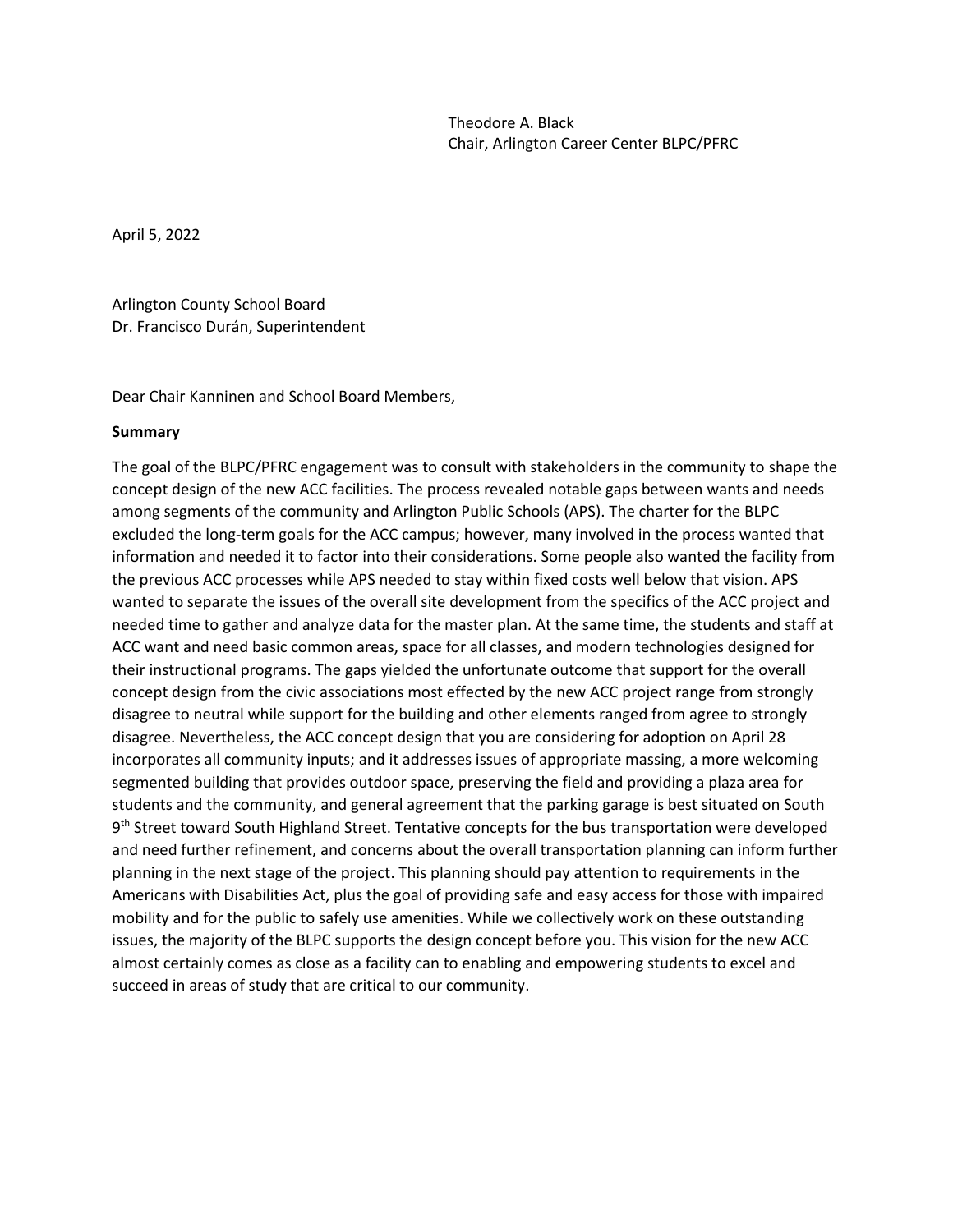### **Process**

The BLPC and PFRC conducted a three-month virtual process to review and provide feedback on the Arlington Career Center (ACC) concept design that concluded on March 30. The School Board directed the Superintendent to include the project in the proposed FY 2023-32 Capital Improvement Projects. The School Board also provided concise parameters for the BLPC and PFRC to consider for the school building, field, and parking garage in the BLPC charter and excluded considerations about the long-term use of the site, which will be addressed in a separate process. APS staff, Arlington County Government (ACG) staff, and the chairs closely collaborated to optimize communications with the BLPC/PFRC members and to gather their feedback for the APS design team as they developed the concept design. We adopted the PFRC Principles of Civic Design to inform our assessments about how the project met community goals based on an ACG staff recommendation, and this collaboration was integral to the success of the effort. The approach helped focus discussions and provided a framework to maximize the effectiveness of time that members spent in our meetings. We also provided advance materials for each meeting and asked the members to review them to be prepared for substantive discussions during small group breakout sessions at the first two meetings, which included a general overview at the start with a wrap up and public comment at the end. These materials were also available on the APS Engage website and the ACC Project webpage (Engage with Us! - [Arlington Public Schools \(apsva.us\)](https://www.apsva.us/engage/) and [Arlington](https://www.apsva.us/engage/arlington-career-center-project/)  Career Center Project - [Arlington Public Schools \(apsva.us\)\)](https://www.apsva.us/engage/arlington-career-center-project/) so that committee members could use them with their stakeholders and community members could provide similar feedback. The concept design evolved after these two meetings, and the BLPC and PFRC met separately to consider the proposed concept at the March meeting. The APS design team is presenting this ACC project concept on April 7 for School Board action on April 28.

The three BLPC/PFRC meetings for the ACC project were virtual on Microsoft Teams. Various technology issues and logistics challenges occurred during the meetings, and members were sometimes frustrated. Significant issues arose when trying to use the Teams polling function for the BLPC at the third meeting, and BLPC members received a subsequent poll via email after the meeting to ensure we captured all opinions. While the technology was challenging and we need to ensure opportunities for full inclusion of persons with disabilities, the virtual format recorded the general and breakout sessions to provide greater transparency and permanent record in addition to standard notetaking.

## **Concept Design Development**

The School Board BLPC Charge specified parameters for the project that included:

- A maximum total project cost of \$170.48 million (school and parking garage)
- Use of the PFRC Principles of Civic Design
- The process does not include the long-term use of the Career Center Campus
- Project requirements with a preliminary site plan diagram
- Base and Alternative Educational Specifications
- The plan will be included in the Superintendent's Proposed FY 2023-32 CIP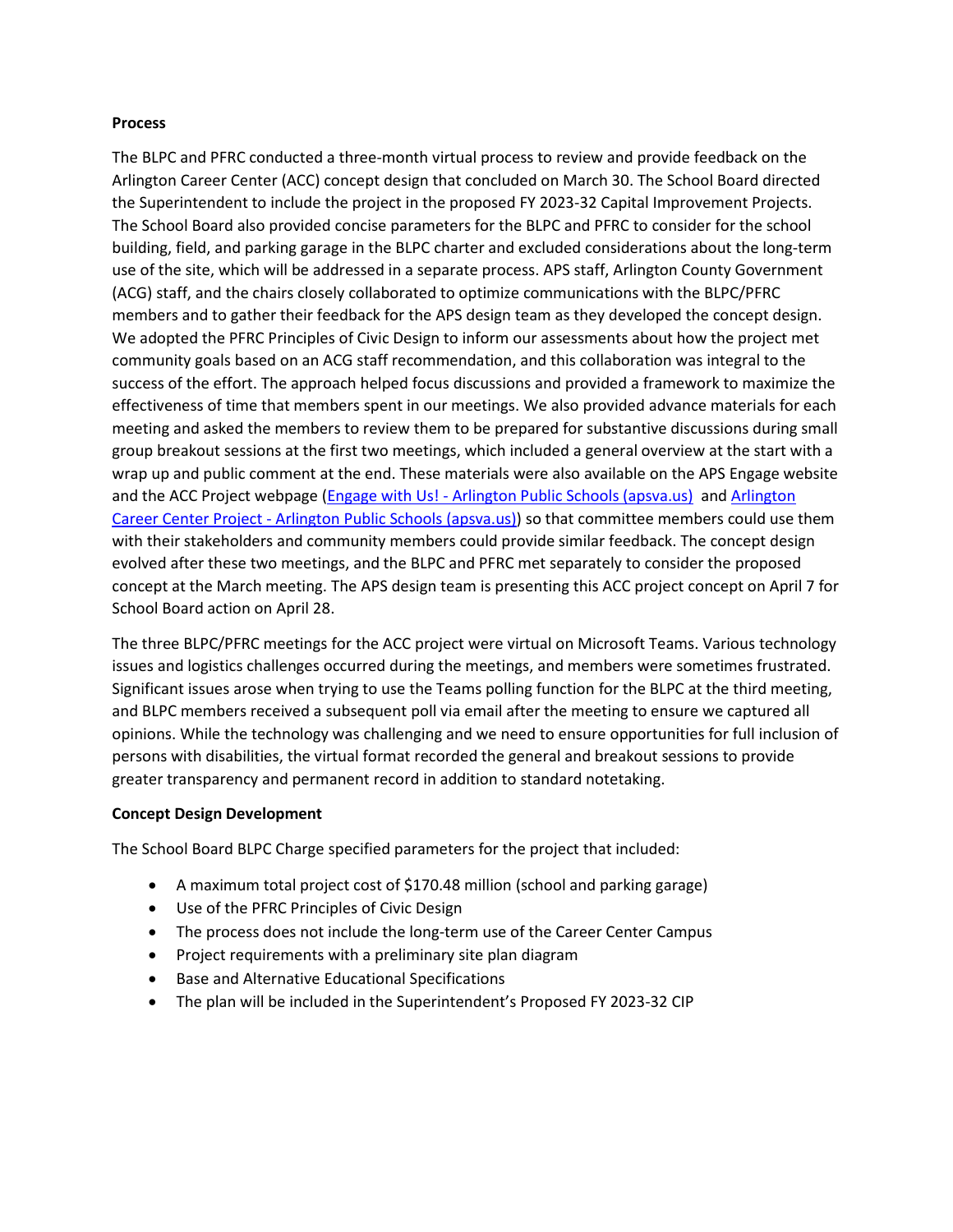The APS design team was responsive to BLPC/PFRC feedback and community inputs and incorporated the following elements in the concept design:

- Step the mass of the building from south to north with five floors (approximately 77ft) down to three floors (approximately 47 ft)
- Segment the building to create more inviting contours and space along S. Walter Reed Drive
- Create multiple outdoor spaces, including the plaza, for students and the community
- Locate the main entrance on the S. Walter Reed side
- Maintain a curb cut on S. Walter Reed Drive for flexibility in bus operations
- Affirmed preference for the parking garage on South  $9<sup>th</sup>$  Street balancing footprint, height and preserving as much open space as possible, details in next phase
- Accessible parking closer to the school buildings and library, possibly curbside is necessary
- Terraces of some configuration make the building attractive and may provide learning spaces
- Further development of the transportation plan needs:
	- o Ensure buses can operate efficiently onsite with easy access
	- o Minimize vehicle impact on South Highland Street
	- o Refine parking needs and locations
	- o Identify drop off and pick up locations
	- o Factor in ACG Complete Streets project
	- o Ensure safe interactions between pedestrians and vehicles

In preparation for the third BLPC/PFRC meeting, the members were asked to consider nine statements about the final concept design and prepare to respond:

Be prepared to state if you **strongly agree, agree, disagree or strongly disagree** with the following statements:

- 1. I support the overall ACC concept design.
- 2. I support the overall ACC building design.
- 3. The massing of the new ACC building fits the PFRC Principles of Civic Design.
- 4. I support the configuration of the new ACC building to provide useful public space.
- 5. I support the multi-use plaza concept for space outside the new ACC building.
- 6. I support the proposed parking garage and its general configuration.
- 7. I support the proposed school bus and service vehicle movement on the site.

Open ended response

- 8. Identify additional concerns with the proposed concept design
- 9. Identify specific areas of the project that should receive further development or focus during the schematic design phase of the ACC project scheduled for May 2022 to September 2022.

Most of the BLPC members registering their opinion agreed or strongly agreed with the seven statements seeking to measure their support for the ACC design concept. As noted under Process, there were problems with the polling function capturing all BLPC member responses during the meeting, and s follow-up poll was emailed to gather inputs. Specifics about responses for each statement are in the spreadsheet accompanying this letter, and the video record of the March meeting is available on the APS Engage website and the ACC Project webpage (Engage with Us! - Arlington Public Schools (apsva.us)